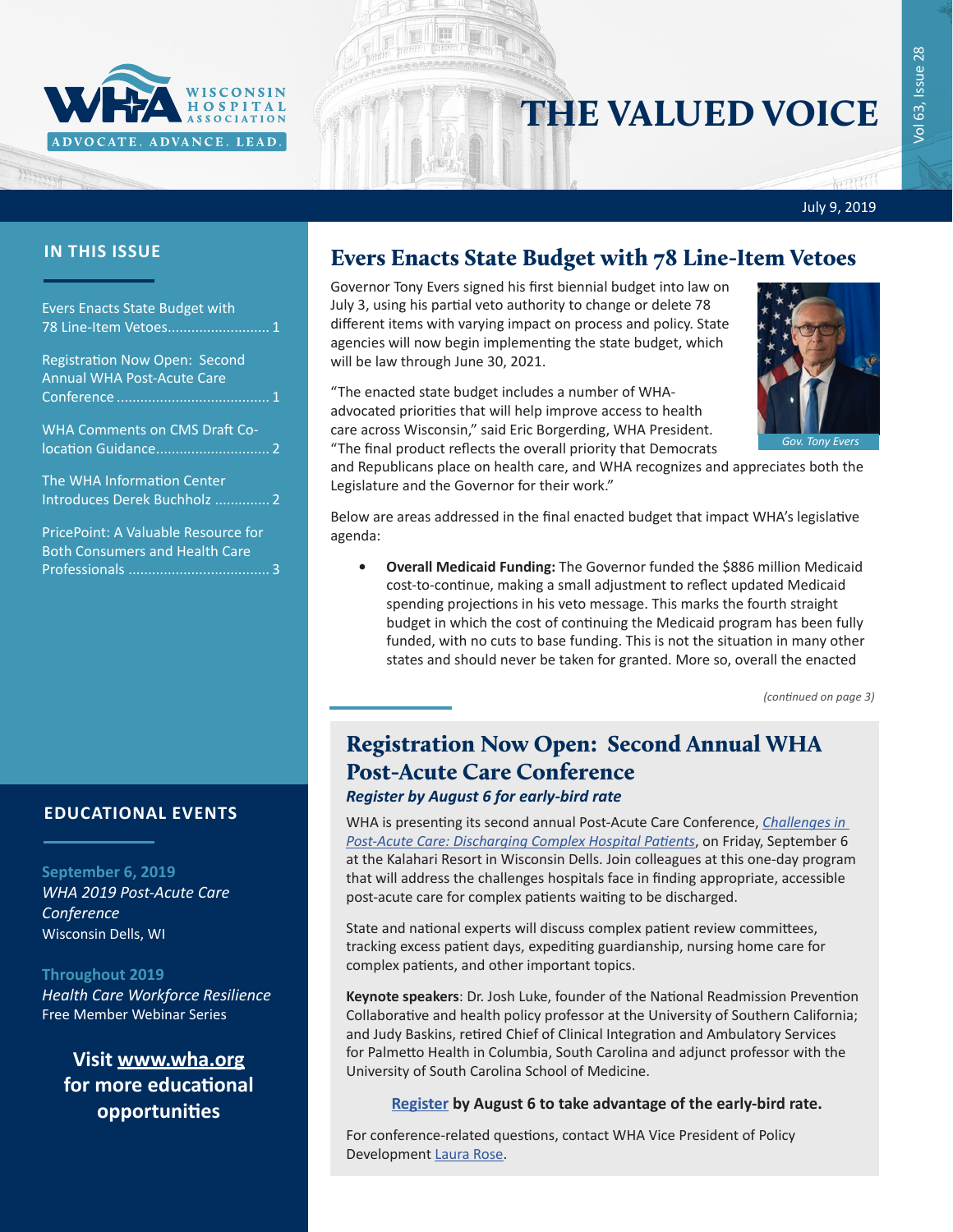### <span id="page-1-0"></span>WHA Comments on CMS Draft Co-location Guidance

#### *Disappointed in lack of guidance for CAHs*

On July 2, WHA submitted comments regarding draft guidance the Centers for Medicare & Medicaid Services (CMS) has proposed to clarify co-location arrangements between hospitals and other health care entities.

While WHA offered its appreciation for CMS taking a step in the right direction by proposing new clarification on how CMS views these arrangements, WHA expressed concern and disappointment that the draft guidance appears to not address key critical access hospital (CAH) co-location issues involving visiting specialists.

In 2016, WHA convened meetings with our local members and regional CMS representatives to address concerns about CMS taking action to revoke the provider-based status of a critical access hospital's clinic operations solely because the hospital had a space leasing agreement with visiting specialists. Those concerns were raised in meetings with CMS, as well as in a [letter from](https://www.wha.org/Home/Common-PDFs/2016CMS_Mixed_Use_Space7-13)  [Wisconsin's Congressional Delegation to CMS](https://www.wha.org/Home/Common-PDFs/2016CMS_Mixed_Use_Space7-13) spearheaded by WHA.

Based on discussions and CMS' intent to provide new clarification, it appeared this announced draft guidance would resolve these concerns; however, the memo appears to be silent on these types of arrangements.

Further, since the draft guidance memo was released, CMS has subsequently stated it does not intend for this memo to be applied to critical access hospitals because CAHs cannot co-locate with other hospitals due to the 35-mile requirement. [WHA](http://www.wha.org/WisconsinHospitalAssociation/media/WHACommon/CommentLetters/WHAcommentsonCMSdraftColocationGuidance7-2-19.pdf)  [wrote in its comment letter](http://www.wha.org/WisconsinHospitalAssociation/media/WHACommon/CommentLetters/WHAcommentsonCMSdraftColocationGuidance7-2-19.pdf) that the non-applicability of the guidance to critical access hospitals misunderstands the question posed by CAHs:

"Is a CAH's [provider-based] status at risk because it enters into an agreement with a visiting physician or other health care professional—*not another hospital or facility*—to temporarily utilize the hospital's provider-based clinic space when such physician or other health care professional will independently bill Medicare for services provided as non-hospital-based services? Such an arrangement would actually result in a lower cost to Medicare, yet our members have heard that CMS has revoked provider-based status of critical access hospital clinic operations solely because the hospital had a space leasing agreement with visiting providers."

WHA urged CMS to work quickly to correct this lack of clarity as part of CMS' efforts to remove regulatory uncertainty and provide flexibility in hospital partnerships with other providers.

Despite this missed opportunity, other parts of the memo do appear to be a step in the right direction. WHA offered support for CMS' proposal to allow hospitals to share certain nonclinical spaces, such as waiting rooms or hallways. It also commented in support of allowing physicians to float between two entities, when appropriate.

However, WHA urged CMS to provide further flexibility by allowing certain clinical spaces to be shared in circumstances where infection control could be coordinated and patient privacy could remain protected. It also recommended clarifying that advanced practice providers should be able to float between two entities, and that certain managerial staff such as nurse manager and pharmacy or lab directors be allowed to float as well.

For more information, contact WHA Director of Federal and State Relations [Jon Hoelter](mailto:jhoelter@wha.org) or WHA General Counsel Matthew [Stanford.](mailto:mstanford@wha.org)

### The WHA Information Center Introduces Derek Buchholz

Derek Buchholz started on July 8 as the WHA Information Center (WHAIC) Visualization Analyst. His primary responsibility is to support new and existing business intelligence/analytics/visualization solutions (Kaavio and Tableau), as well as resolve issues with reports and data as identified by WHAIC customers. Derek will also develop and maintain dashboards, and support members with visualization needs.

Derek comes to WHAIC from American Family Insurance where he was an Analytics Specialist. He also spent several years working with systems and data at Focus on Energy, and has worked at Epic Systems as a Quality Assurance Specialist.

Derek graduated from UW-Madison with a Bachelor of Business Administration, Marketing. Contact [Derek](mailto:dbuchholz@wha.org) for any of your business intelligence and visualization needs.

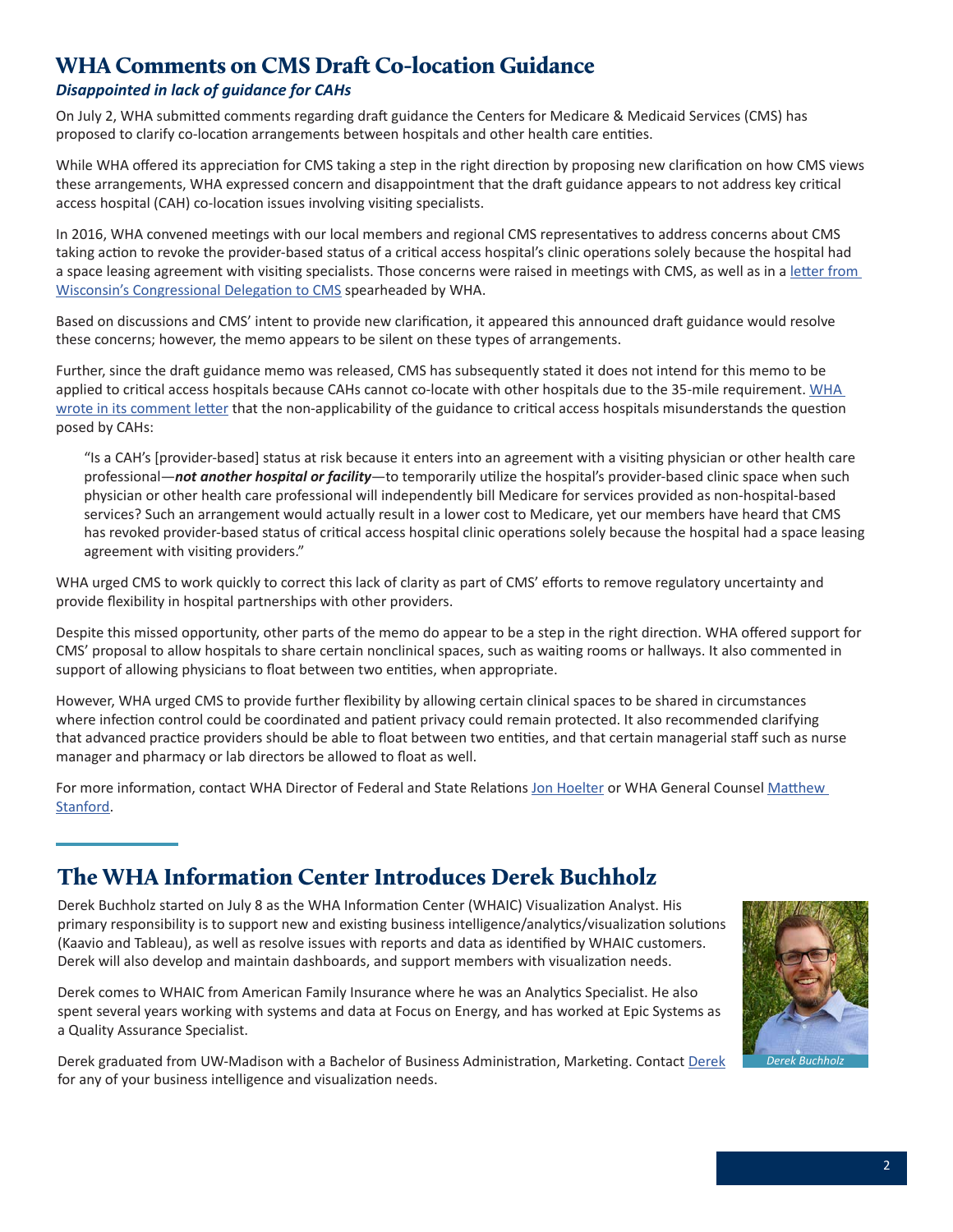### <span id="page-2-0"></span>PricePoint: A Valuable Resource for Both Consumers and Health Care Professionals

*Wisconsin Hospitals Accountable for Transparency*



Since 2005, the WHA Information Center's (WHAIC) [PricePoint website](http://www.WiPricePoint.org) has provided patients and families with important information about health care services and charges in Wisconsin. A national model for transparency, PricePoint embodies the long-standing commitment of Wisconsin hospitals to share information that can help patients and families make informed decisions about their health care.

In 2017, WHAIC expanded the hospital-specific information in PricePoint to include services and charges that may be provided by non-hospital providers across the state. This creates a more complete picture of the charges associated with a particular procedure or treatment.

Powered by data from both WHAIC and the Wisconsin Health Information Organization (WHIO), PricePoint can help patients and families better understand the services that might be part of their care plan and contribute to the charges they may see on their bill or in a report from their insurance company.

PricePoint also includes an insurance checklist which directs patients to contact their health insurer to help determine their out-of-pocket cost. The checklist even includes reminders to ask about particular practitioners that may be involved in their health care, such as radiologists and anesthesiologists, so as to avoid potential surprise billing issues in the event those practitioners are not covered by their insurance plan.

PricePoint caters to health care professionals by providing a portal designed specifically for hospitals and health care providers which allows them to engage in patient conversations related to cost, as well as compare their hospital's charges to peer prices and services.

**PricePoint includes an insurance checklist which directs patients to contact their health insurer to help determine their out-of-pocket cost. The checklist even includes reminders to ask about particular practitioners that may be involved in their health care, such as radiologists and anesthesiologists, so as to avoid potential surprise billing issues in the event those practitioners are not covered by their insurance plan.**

Users can:

- Step through a user-friendly, guided process for selecting the services and hospitals specific to their health care needs;
- Compare charges and other key information for hospitals; and,
- Obtain information on the statewide average charges for services that may be provided by non-hospital providers in Wisconsin, such as pharmacy, professional services, labs, rehabilitation, skilled nursing and others.

For more information about PricePoint and how it can help your facility with price transparency, contact WHAIC Vice President and Privacy Officer [Jennifer Mueller.](mailto:jmueller@wha.org)

budget boosts Medicaid spending by \$510 million in state dollars (GPR) and about \$1.4 billion in all funds (i.e. state dollars and matching federal dollars) in the coming biennium.

- **• Disproportionate Share Hospital Program (DSH):** The Governor approved the WHA-backed funding increase for DSH in the Legislature's budget but vetoed the Legislature's earmark of \$60 million GPR (\$147.8 million all funds) over the biennium. Instead, the Governor's veto will "allow the Department of Health Services the flexibility to determine the amount of additional funding under the Disproportionate Share Hospital supplemental payments to hospitals." The Governor retained the increased DSH cap that was included in his original budget, ensuring that currently capped hospitals can participate in the coming, but yet-to-be-determined, DSH increase. WHA will work with the Wisconsin Department of Health Services (DHS) and policymakers as work moves forward to implement this provision.
- **• Rural Critical Care Program (RCC):** The Governor approved the WHA-backed RCC, including the Legislature's full increase for the program, which provides a significant reimbursement boost to rural hospitals that do not meet certain qualifying criteria for DSH. Under the signed budget, funding for the RCC increases from \$1.2 million to \$10 million all funds over the biennium, an increase of more than 800%, while expanding the number of hospitals that will qualify.

*(continued on page 4)*

*<sup>(</sup>Evers Enacts State Budget with 78 Line-Item Vetoes . . . Continued from page 1)*